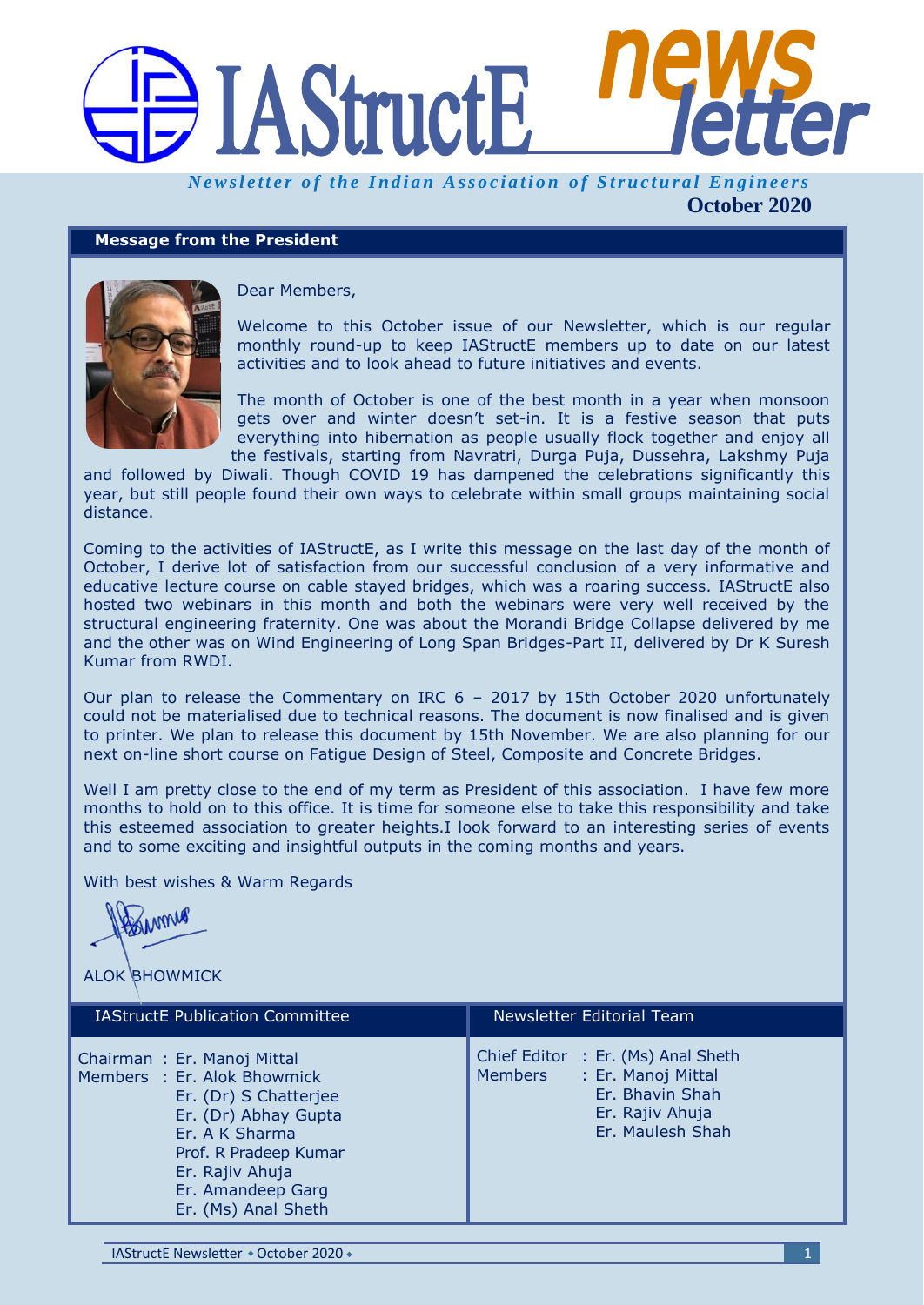## **Newsletter Contents**

Call for Papers for SED Journal IAStructE National Awards 2020 Webinars Conducted IAStructE New Publications

New IAStructE members About IAStructE Membership Information

### **Call for Papers for THEME based issues of SED Journal**

The Governing Council invites article contributions for the forthcoming issues of the Structural Engineering Digest. SED Editorial Board has decided to bring out theme issues of the journal on following themes. These issues of the DIGEST shall be published in E-Book Format.. A GUEST EDITOR is associated with each theme issue. Details are as under:

**October – December 2020 issue; Guest Editor- Sh. Manoj Mittal**

**Theme: Professional Issues confronting Structural Engineering**

**Sub themes: • Civil /structural engineering education & training** 

- **Qualification/competence standards for professional practice**
	- **Capacity building of professional Engineers**  $\bullet$
	- **Noncompliance of Codes & standards**  $\bullet$
	- **Regulation of engineering profession**
	- **Selection & Appointment of Consultants**
	- **Licensing & registration system**
	- **Ethics & Code of conduct**
	- **Professional fee & unhealthy competition**
	- **Structural Engineers as lead consultants**

This issue shall be published by December end. You may send the abstract of your paper on any of the above sub themes or related area along with your photograph and brief resume latest by November15, 2020 and full paper by December 7, 2020.

#### **January – March 2021 issue; Guest Editor- Mr. Rajiv Ahuja**

#### **Theme: Bridge Foundations**

#### **Sub themes: • Deep Well and Pile Foundations for river bridges**

- **Foundations for flyovers and underpasses**
- **Seismic Analysis and Design of foundations**  $\bullet$
- **Open Foundations in Soft clays with ground improvement**
- **Liquefaction affecting foundation design**
- **Soil Foundation Interaction**
- **Load Testing of foundations**  $\blacksquare$
- **Construction challenges in bridge foundations**

The abstract on any of the above sub themes or related area along with your photograph and brief resume may be sent latest by  $10<sup>th</sup>$  December 2020 and full paper by the end of December 2020.

#### **April - June 2021 issue: Guest Editor-Dr K G Bhatia**

## **Theme: Machine Foundation**

Articles are invited from i) Members of IASE; ii) Specialists in the field even though they are not members of IASE.

Interested authors/ contributors may kindly mail to **[iastructe@gmail.com](mailto:iastructe@gmail.com)** regarding i) Broad guidelines on areas of coverage; ii) size of the article; iii) format of paper submission; iv) the dates for submission of the abstract and Full paper.

As per the laid down procedures all the papers (except invited papers) shall be sent to the referee for review and the comments will be informed to the authors for incorporating the same. Papers shall be published after peer review & approval of SED editorial board.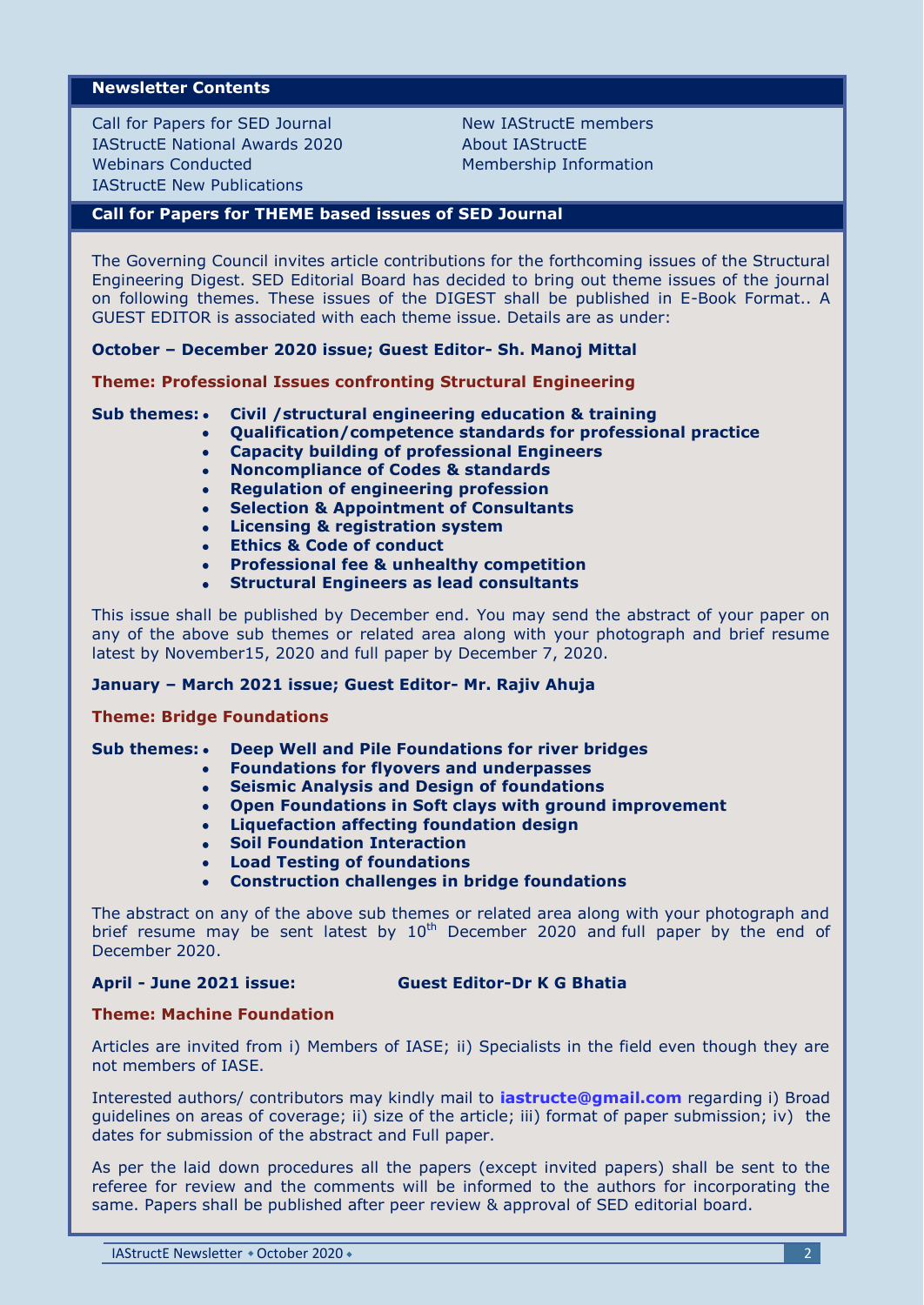# **IAStructE National Awards 2020 – CALL FOR NOMINATIONS**

IAStructE is conducting the National Awards Competition for the year 2020 and inviting the nominations for the following categories of the Awards.

## 1. **OUTSTANDING STRUCTURE OF THE YEAR (Two Awards)**

- i) Buildings including, residential & commercial buildings, hospitals, schools etc.,
- ii) Other structures such as Bridges; Large span space structures for sports, exhibitions etc.; industrial structures; monuments
- 2. **PROMISING YOUNG STRUCTURAL ENGINEER AWARD**
- 3. **OUTSTANDING STRUCTURAL ENGINEER OF THE YEAR AWARD**
- 4. **OUTSTANDING WOMAN STRUCTURAL ENGINEER AWARD**
- 5. **BEST M.TECH THESIS IN STRUCTURAL ENGINEERING AWARD**

The last date for submitting the NOTICE OF INTENT to enter for the OUTSTANDING STRUCTURE AWARD was  $31<sup>st</sup>$  October 2020. However, the nominations for other categories may be sent latest by 30th November 2020.

The nomination forms for applying in any of the above categories can be downloaded through the following link **<http://iastructe.co.in/iastructe-national-awards-2020.php>**. Selection Criteria and Instructions and terms are specified in the nomination forms.

#### **Webinars Conducted**

**1.** The webinar series titled "**Lecture Series on Cable-Stayed Bridges**" based upon the 30 recorded lectures of Prof. Dipl. –Ing. Holger Svensson, a renowned and eminent Bridge Engineer, author of a famous book titled "**Cable-Stayed Bridges'** organized during 05 September 2020 to 21<sup>st</sup> October 2020.

This series was launched on 05 September 2020 where Prof. Holger Svenssson joined us live and shared his professional journey and personal experience with Cable Stayed Bridges. Also during the concluding session on 21st October 2020, Prof Holger Svensson gave the presentation on the topic "Aesthetic Guidelines for Cable Stayed Bridges". Both the lectures were recorded by IAStructE, which can be seen through the following



link : [https://youtu.be/B3JxOPw\\_z6M](https://youtu.be/B3JxOPw_z6M) ; <https://youtu.be/GkwWOgMMIkE>

The lectures were held 2 days in a week and each set of recorded lectures was followed by live panel discussion with expert panel of bridge experts and many others. Dr. Harshavardhan Subbarao, GC member IAStructE & CMD Construma Consultancy was the Moderator of the Lecture Series. There were 357 registered participants (out of which five from USA, two from UK, Malaysia and Nepal, one from Bangladesh, Indonesia, Panama, Saudi Arabia and UAE). Each

2. The Tale of MORNADI Bridge Collapse, Italy, by Mr. Alok Bhowmick, President IAStructE and MD, B&S Engineering Consultants Pvt ltd organized on 15<sup>th</sup> October 2020 through Zoom webinar. The recorded presentation can be seen at the following link: <https://youtu.be/KBcU5h-0ftQ>. Prof Mahesh Tandon, Guest Professor, IIT Gandhinagar Past President & GC member IAStructE was the Moderator. The panelists were



Dr Harshavardhan Subbarao, GC member IAStructE C&MD,Construma Consultancy Pvt. Ltd., Mumbai and Dr Agostino Marioni, *Chairman, Hirun International, Taiwan*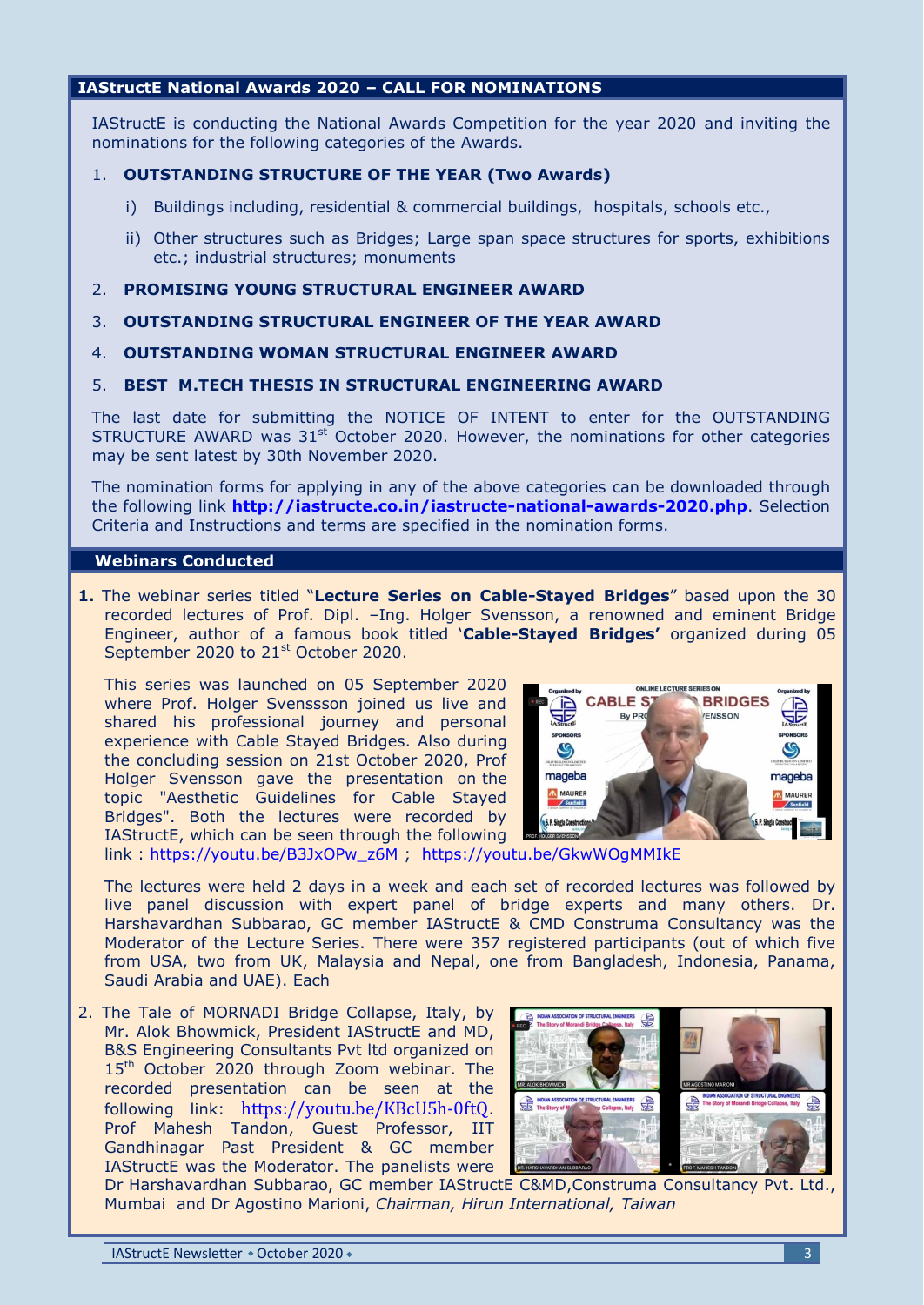3. Wind Engineering For Long-Span Bridges - Part 2 by Dr. K. Suresh Kumar, Principal / VP – Global Wind Engineering Consultant, RWDI organized on 28<sup>th</sup> October2020 through Zoom webinar. The recorded presentation can be seen at the following link: [https://youtu.be/vYPYWuKCwlc.](https://youtu.be/vYPYWuKCwlc) Dr. Prem Krishna, Former Professor, IIT Roorkee was the

moderator. The panelists were

WIND ENGINEERING FOR LONG SPAN BRIDGES - Part II Prof. Mahesh Tandor CABLE STAYED BRIDGES Prof. Prem Krishna

Prof Mahesh Tandon, Guest Professor, IIT Gandhinagar Past President & GC member IAStructE Dr Harshavardhan Subbarao, GC member IAStructE C&MD,Construma Consultancy Pvt. Ltd., Mumbai and Dr Lakshmy Parameswaran, Chief Scientist at Bridge Engineering and Structures Division of CSIR- CRRI.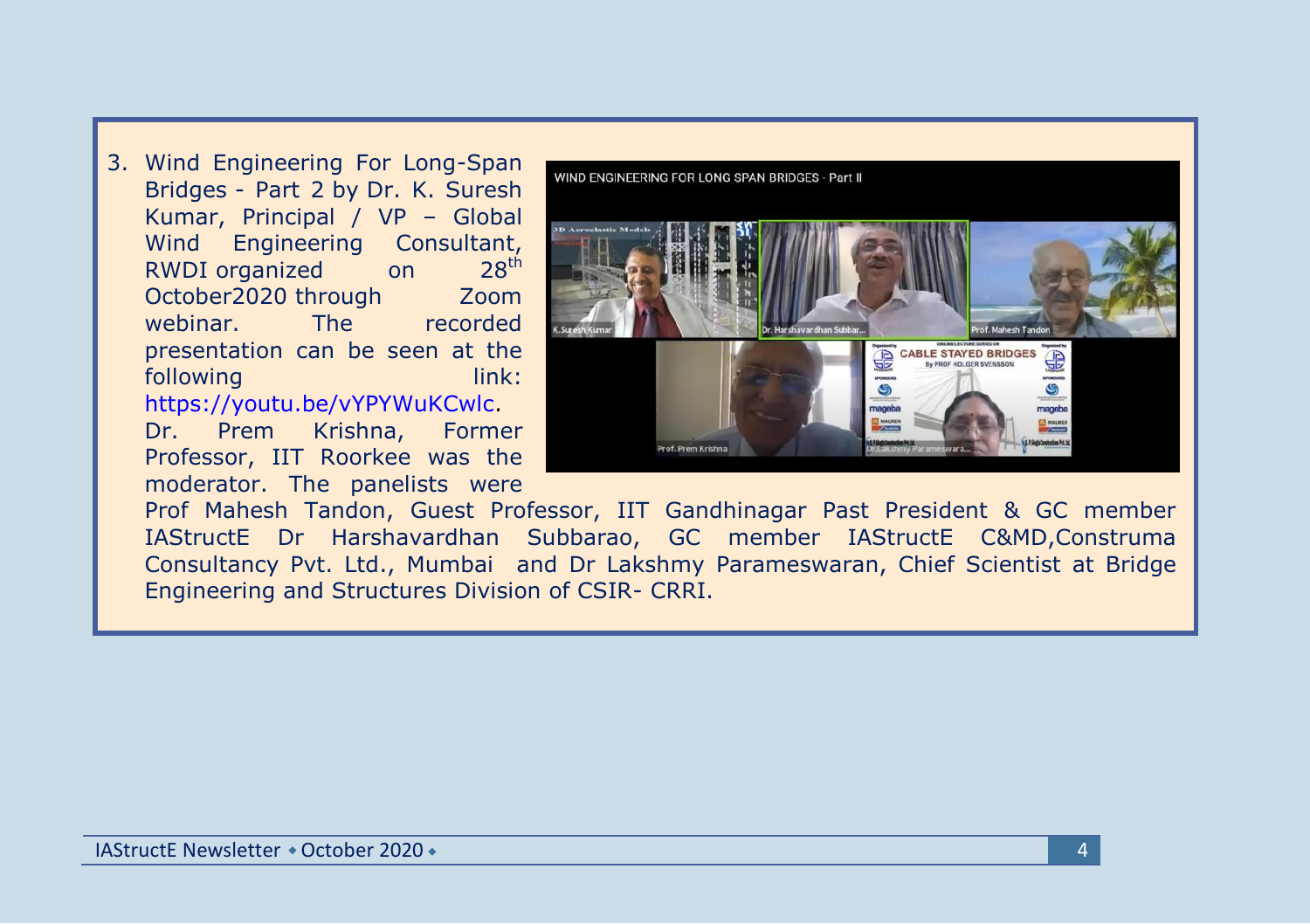#### **IAStructE New Publications**

As you are aware that IAStructE is undertaking the task of preparing the professional documents and the commentary of various BIS and IRC codes, so that the practicing structural engineers can understand the code better and comply with the requirements of the code with confidence. Under this activity the IAStructE has published the following documents:

**1. Commentary with Worked Examples for IRC:6-2017** : IAStructE is pleased to announce publication of Commentary with Worked Examples for IRC:6-2017, the IRC code for Loads & Load Combinations for design of Highway Bridges. The commentary and the Illustrative worked examples are printed in two separate volumes. Volume-1 of 2 pertains to the Commentary while Volume-2 of 2 pertains to Illustrative Worked Examples, which has 48 worked examples demonstrating application of various codal clauses.

The documents are under print and will be available for Sale with effect from 15th November 2020 @ Rs 1200/- + 18% GST for Volume 1, and @ Rs 800/- + 18% GST for Volume II. Members of IAStructE and IRC will be entitled for a discount of 10% on this amount. Interested professionals who wish to purchase the commentary may kindly register with the following link : **[http://iastructe.co.in/new-iastructe](http://iastructe.co.in/new-iastructe-publication.php)[publication.php.](http://iastructe.co.in/new-iastructe-publication.php)**

**2. Guidelines for Structural Audit, Assessment, Evaluation and Strengthening of Existing buildings Structures : IAStructE has** published this document to guide structural engineers in proper assessment of building structures before issuing structural stability certificate. This guideline may be used by IAStructE members, all other structural engineers, house owners, housing society welfare associations, clients and corporation engineers for structural audit of the private and public building structures. The Guideline focuses on the urgent need to

strengthen risk resilience of buildings from any kind of risks due to earthquake and other hazards. It is hoped that this document will be useful to ensure that all structures across the country remain safe from any kind of disaster risk. It's a priced document and hence not freely downloadable. However one can read the document by following the link. **<http://www.iastructe.co.in/guidelines-for-structural-audit/>**

The price of this e-document is Rs  $236/-$  (Rs  $200 +$  Rs  $36/-$  as 18% GST). Interested professionals who wish to obtain the soft version of the Guideline in pdf format, kindly register with the following link to obtain this Guideline in pdf format. Registration Link: **<http://iastructe.co.in/guidelines-for-structural-audit.php>**

**3. Clause wise Commentary on IS: 13920** : This document has been finalised after wide ranging consultations & debate amongst civil & structural engineering fraternity. A workshop was also organised to discuss and debate various comments received from engineers. The Commentary has already been sent to the Bureau of Indian Standards for further action. The commentary is available on **[www.iastructe.co.in](http://www.iastructe.co.in/)** under IAStructE Professional Documents. IAStructE member can access this document after login.



INDIAN ASSOCIATION OF  $\overline{\mathbb{G}}$ <br>STRUCTURAL ENGINEERS



INDIAN ASSOCIATION OF<br>STRUCTURAL ENGINEERS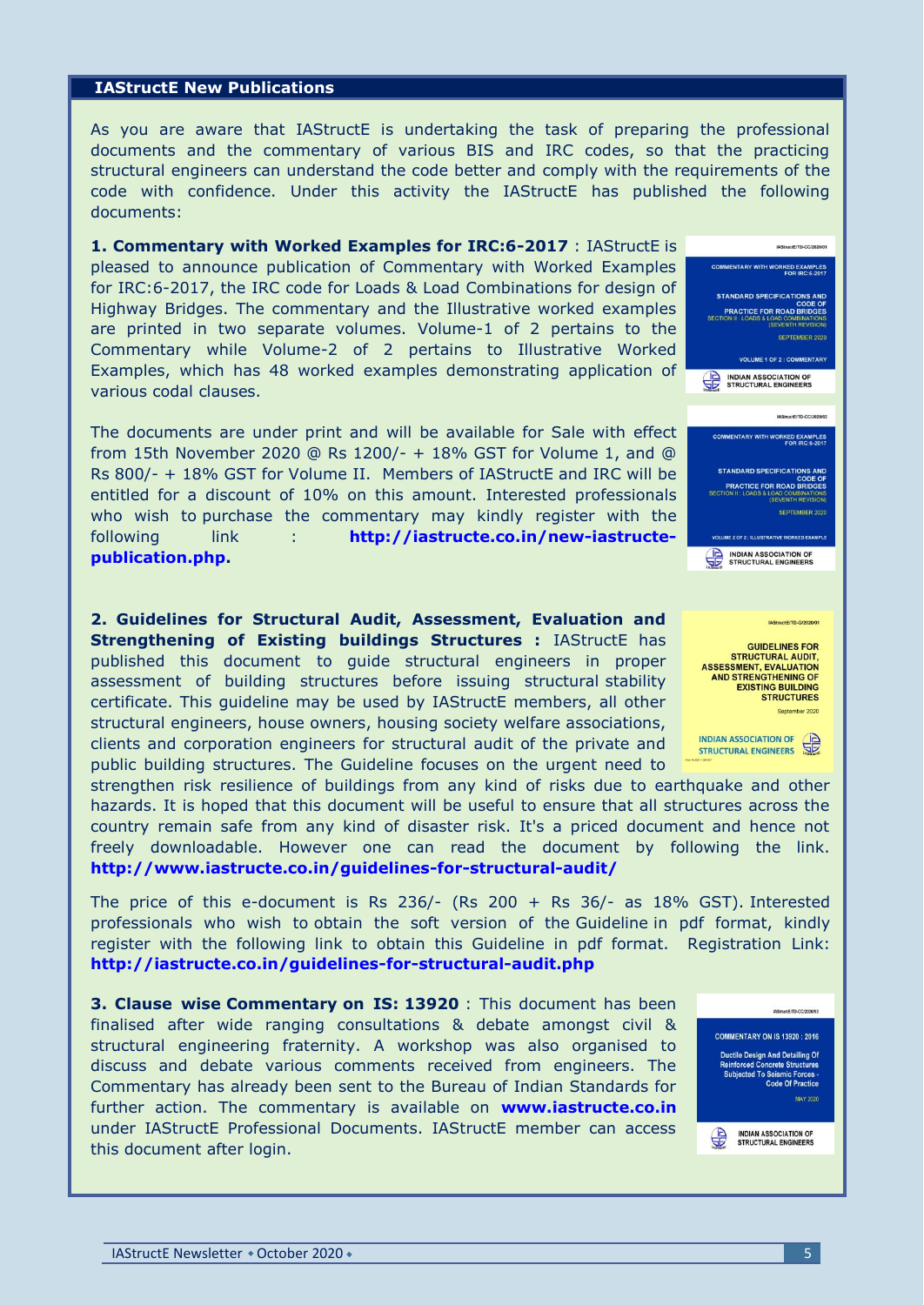# **New IAStructE Members**

| <b>FELLOW" Grade Members</b> |                                 |                              |        |  |
|------------------------------|---------------------------------|------------------------------|--------|--|
| $M/S$ No                     | Name                            | Designation, Organization    | City   |  |
| $F-467$                      | Mr. Venkataramana N.<br>Heggade | <b>CEO, STUP Consultants</b> | Mumbai |  |

#### "MEMBER" Grade Members

| $M/S$ No | <b>Name</b>                          | Designation, Organization                                                                                 | City          |
|----------|--------------------------------------|-----------------------------------------------------------------------------------------------------------|---------------|
| M-287    | Mr. Ankur Agarwal                    | Co-founder / Partner, Stellar<br><b>Engineers</b>                                                         | Aurangabad    |
| M-288    | Dr. (Ms) Dwarampudi<br><b>Manasa</b> | Associate Professor & HOD,<br>Department of Civil Engineering, GVP<br>College of Engineering & Technology | Visakhapatnam |

## "ASSOCIATE MEMBER" Grade Members

| $M/S$ No | <b>Name</b>                       | Designation, Organization                                         | City                      |
|----------|-----------------------------------|-------------------------------------------------------------------|---------------------------|
| AM-306   | Mr Nishad Kilkarni                | Co-founder / Partner, Stellar<br><b>Engineers</b>                 | Aurangabad                |
| AM-307   | Mr Akhil S Raju                   | Structural Engineer, MS Construction                              | Kerala                    |
| AM-308   | Mr Manan S. Shah                  | Asst. Manager, Gammon Engineers &<br><b>Contractors Pvt Ltd</b>   | <b>Botad</b><br>(Gujarat) |
| AM-309   | Mr Siva Rama Krishna<br>Indirala  | Structural Designer, SKI Detail LLC                               | Visakhapatnam             |
| AM-310   | Mr Arun P. V.                     | Asst. Engg. Manager, L&T<br>Construction                          | Mandya<br>(Karnataka)     |
| AM-311   | Mr Jaspreet Singh                 | AE(Civil) at National Agri-Food<br><b>Biotechnology Institute</b> | Mohali                    |
| AM-312   | Mr Jerinmon George<br>Geevarghese | Asst. Const. Project Manager<br>MWQ Trad & Cont. LLS              | <b>Kerala</b>             |
| AM-313   | Mr Shuaib Rana                    | <b>Managing Director</b><br><b>MSF Engineering Solutions</b>      | <b>New Delhi</b>          |
| AM-314   | Mr Sudip Ghosh                    | Manager, Fortress Infracon Ltd                                    | Kolkata                   |

### "STUDENT MEMBER" Grade Members (147)

- 
- 
- 24 Rajarambapu Institute of Technology, 1 Rashtreeya Maharashtra
- 1 Dr. J. J. Mogdum College of Engg 8 Delhi Technological University (walchand College of Engg), Maharashtra
- 
- 
- 13 L.E College Morbi, Gujarat 36 P S R Engineering College, Tamil Nadu
- 7 IIIT Hyderabad 53 Amity University, Noida
	- Vidyalaya College of Engineering, Bangalore
	-
- 1 Noida International University 1 Shri G S Institute of Technology & Science, Indore
- 1 NMIMS University, Mumbai 1 Shadan College of Engg & Tech, Hyderabad